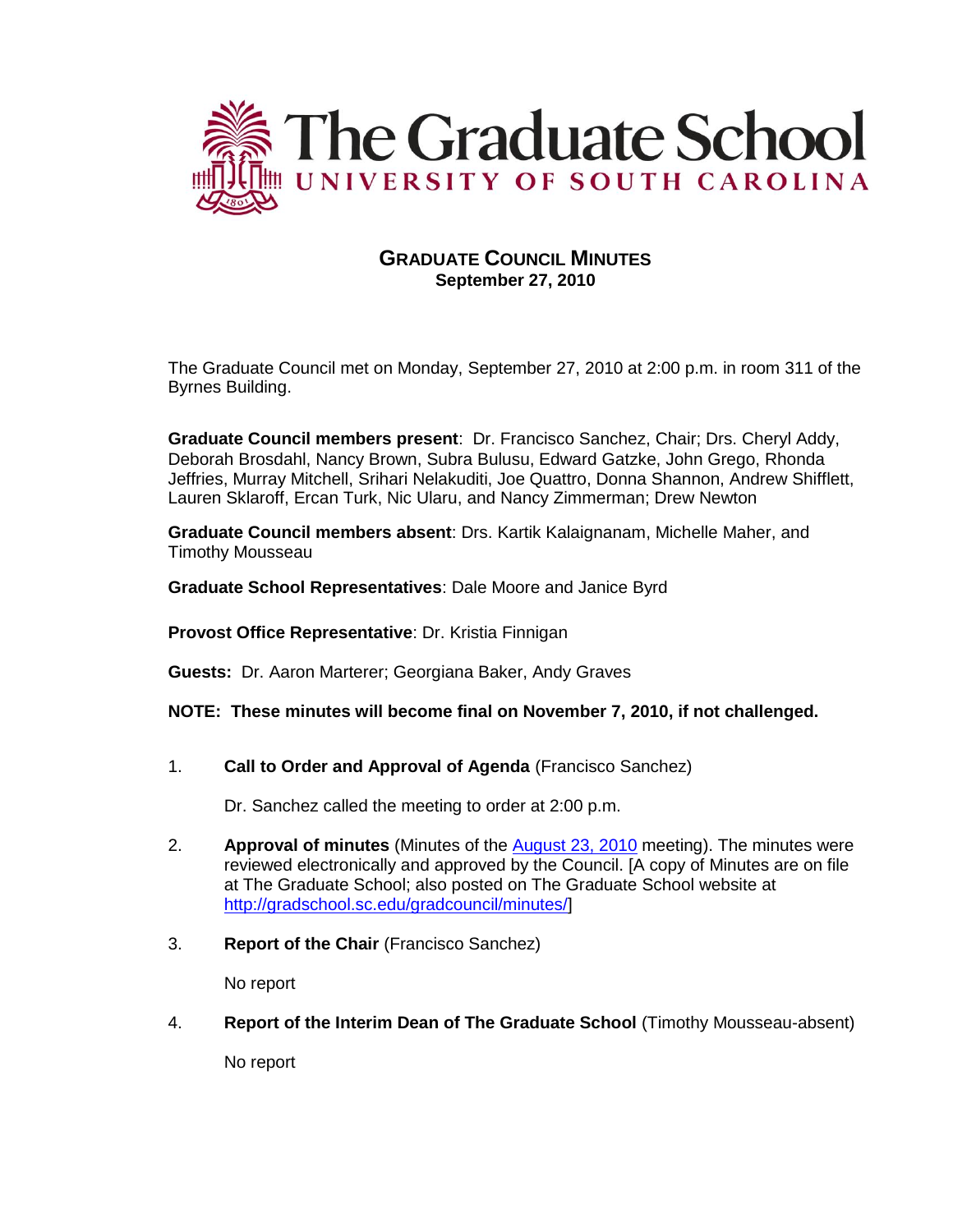# 5. **Report of the Associate Dean / Secretary of the Graduate Council**  (Nancy Zimmerman)

Dr. Zimmerman advised the Council that the National Research Council's  $\bullet$ third and most comprehensive assessment of more than 5,000 doctoral programs has been released to the University for review, but is embargoed until the official release date of September 28<sup>th</sup>. The NRC task force, appointed by Dr. Mousseau, has worked hard to review and interpret all of the data and will release their analysis of the USC data on the 28<sup>th</sup>. Information will be posted to the Office of Research and Graduate Education website.

# 6. **Report of the Graduate Student Association Representative** (Drew Newton)

- Dr. Zimmerman advised the Council that the Graduate Student Association (GSA) has selected a Graduate Council representative, Drew Newton, for the 2010-11 academic year. Mr. Newton is a student in the Higher Education program and works actively with GSA.
- Mr. Newton advised the Council that GSA is working diligently on strengthening the organization. He stated that GSA plans to issue a needs survey to all graduate students and asked that the Council share any concerns with him directly by email at [newtona4@mailbox.sc.edu](mailto:newtona4@mailbox.sc.edu) so that he may discuss it with the GSA cabinet. Dr. Shifflett asked that graduate housing be added to the GSA list of concerns. Dr. Zimmerman suggested that he might want to contact the FemGrad group to work cooperatively on projects with that group and that he might want to contact Drs. Julie Morris and Brianna Timmerman, who work with undergraduate research initiatives, to explore how GSA might help recruit graduate student mentors for undergraduate student researchers.

# 7. **Report of the Academic Policy and Practices Committee** (Cheryl Addy)

Dr. Addy advised that the Committee had reviewed the comprehensive examination policy for master's programs and are proposing the following wording revision to the policy:

### **Comprehensive Assessment**

All candidates for a Master's degree must complete a comprehensive assessment in the major field of study that is distinct from program course requirements. A comprehensive assessment is one that requires a student to synthesize and integrate knowledge acquired in coursework and other learning experiences and to apply theory and principles in a situation that approximates some aspect of professional practice or research in the discipline. It must be used as a means by which faculty judge whether the student has mastered the body of knowledge and can demonstrate proficiency in the required competencies. Many different models are possible, including written or oral comprehensive examinations, portfolios, supervised practice placements, a major written paper such as a thesis or an applied research project, development of case studies, capstone seminars, and others. Each degree program must require a comprehensive assessment. Completion of course requirements does not satisfy the comprehensive assessment requirement. The Graduate School must be notified by the graduate director of the student's academic program of successful completion of the comprehensive assessment. Completion remains valid for two years after which the assessment must be repeated.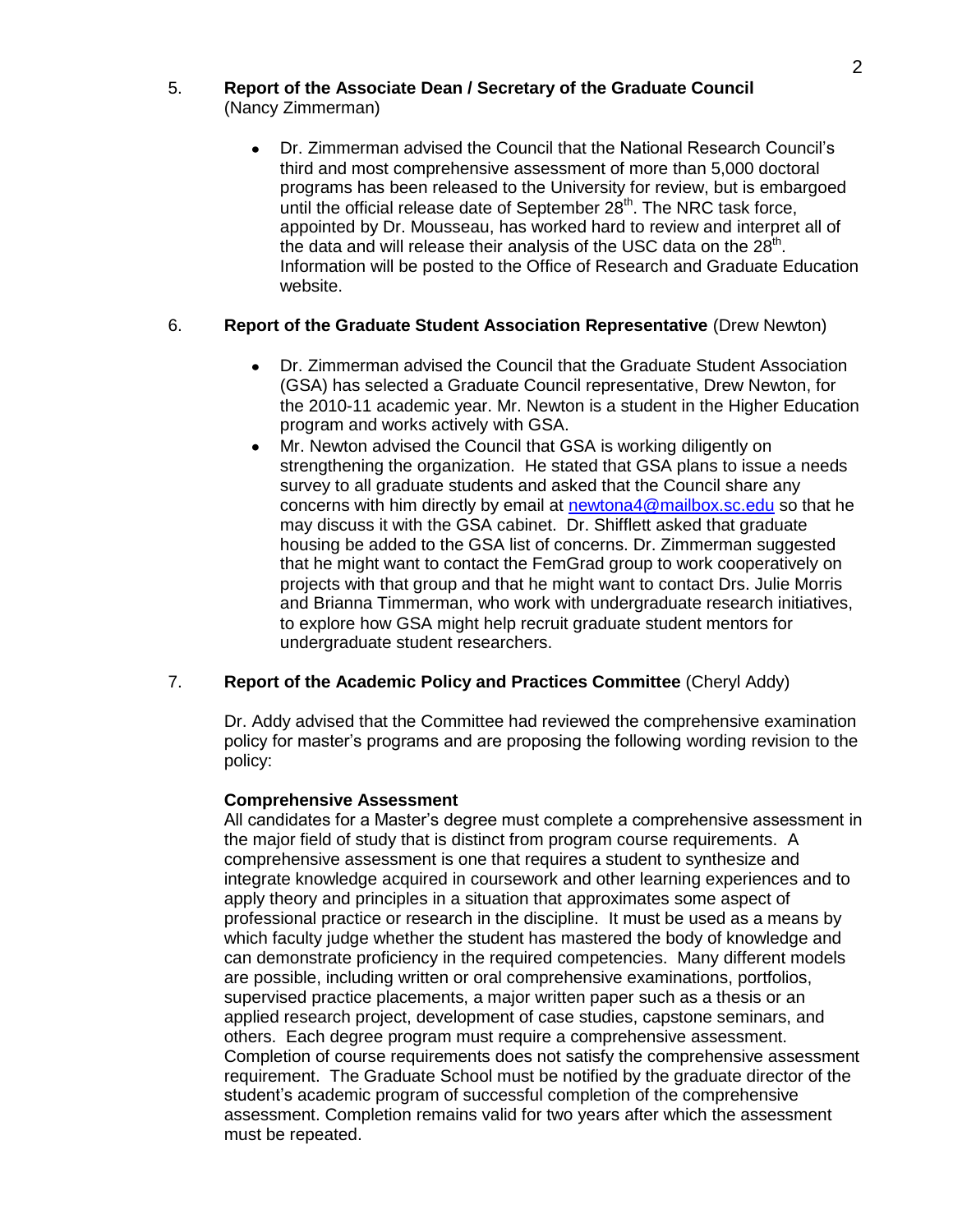### **APPROVED**

#### **Comprehensive Assessment**

All candidates for a Master's degree must complete a comprehensive assessment in the major field of study that is distinct from program course requirements. A comprehensive assessment is one that requires a student to synthesize and integrate knowledge acquired in coursework and other learning experiences and to apply theory and principles in a situation that approximates some aspect of professional practice or research in the discipline. It must be used as a means by which faculty judge whether the student has mastered the body of knowledge and can demonstrate proficiency in the required competencies. Many different models are possible, including written or oral comprehensive examinations, portfolios, supervised practice placements, a major written paper such as a thesis or an applied research project, or development of case studies. Each degree program must require a comprehensive assessment. Completion of course requirements or satisfaction of a specified GPA does not satisfy the comprehensive assessment requirement. The Graduate School must be notified by the graduate director of the student's academic program of successful completion of the comprehensive assessment. Completion remains valid for two years after which the assessment must be repeated.

- Dr. Addy also updated the Council on several policies reviewed by the Council that remain unresolved. They include:
	- o the Criminal and Behavioral Infraction Policy as adopted by undergraduate admissions. Currently,the proposed undergraduate policy is under review by University legal and action on this will be postponed until the Committee receives that review.
	- $\circ$  the new Term Appointment policy already approved by the Graduate Council that would allow departments to appoint individuals to the status of associate faculty with a rigorous appointment process is being reviewed by Drs. Kresovich, Admiridis, and Mousseau. Once reviewed, it may be sent back to Graduate Council with comments for reconsideration and/or it will be sent to the appropriate Faculty Senate committee for review and possible consideration by the Faculty Senate for a vote and consideration of a necessary vote of the full graduate faculty.
- Dale Moore asked that the Policy and Practices committee review the doctoral comprehensive exam policy and identify and correct any discrepancies or confusing language. He also asked that the Committee review the requirement for a standardized test, such as the GRE, MAT, and GMAT for admission.
- Dr. Zimmerman has been charged by the Council to review Graduate Bulletin wording that links financial aid to admission testing. Programs must not have different admission requirements for students who do and who do not need financial aid. Once identified, Dr. Zimmerman and Dale Moore, Director of Graduate Admissions, will work with departments to clarify admission requirements and correct Bulletin wording.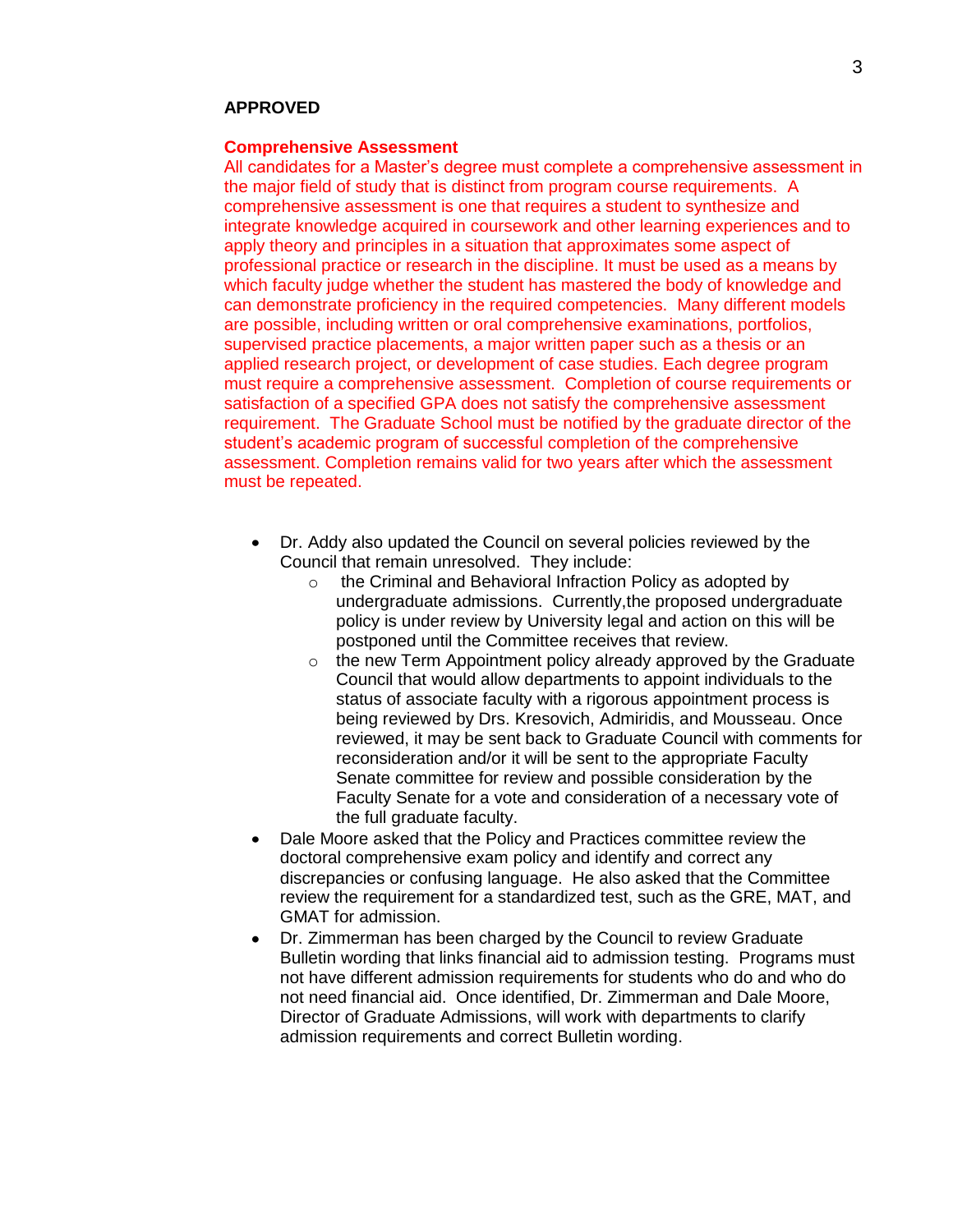8. **Report of the Committee on 500/600 Level Courses, Distance Education, and Special Courses** (Nancy Zimmerman)

### 9. **Fellowships and Scholarships Committee** (Joe Quattro)

- Dr. Quattro advised the Council that the Fellowships and Scholarships Committee reviewed submissions for the Outstanding Thesis Award. After review, the following students received awards in the following three categories:
	- o Math, Physical Sciences and Engineering Shelby Zelonis
	- o Humanities and Fine Arts Inti Sodemann
	- o ETD Master's Thesis Diana Farfan
- 10. **Report of the Humanities, Social Sciences, Education, and Related Professional Programs Committee** (Murray Mitchell)

# **COLLEGE OF ARTS AND SCIENCES** *Anthropology*

### **APPROVED**

Academic Program Actions Proposal/Bulletin Change: [M.A. in Anthropology](http://gradschool.sc.edu/gradcouncil/curr_docs/CCPANTH712_201041.pdf)

We are eliminating ANTH 712 from the requirements for the M.A. in Anthropology because we are currently unable to staff the course on an annual rotation needed to make it available to all M.A. students.

[Effective: Spring 2011]

# *Philosophy*

### **APPROVED**

Academic Program Actions Proposal/Bulletin Change: [Ph.D. in Philosophy](http://gradschool.sc.edu/gradcouncil/curr_docs/BCHPhdPhilosophy_201041.pdf)

We have restructured the core requirements for the Ph.D. program and instituted a "portfolio" system, and thus PHIL 765: Proseminar (which used to be a required course in the first semester of the Ph.D. program) has been eliminated.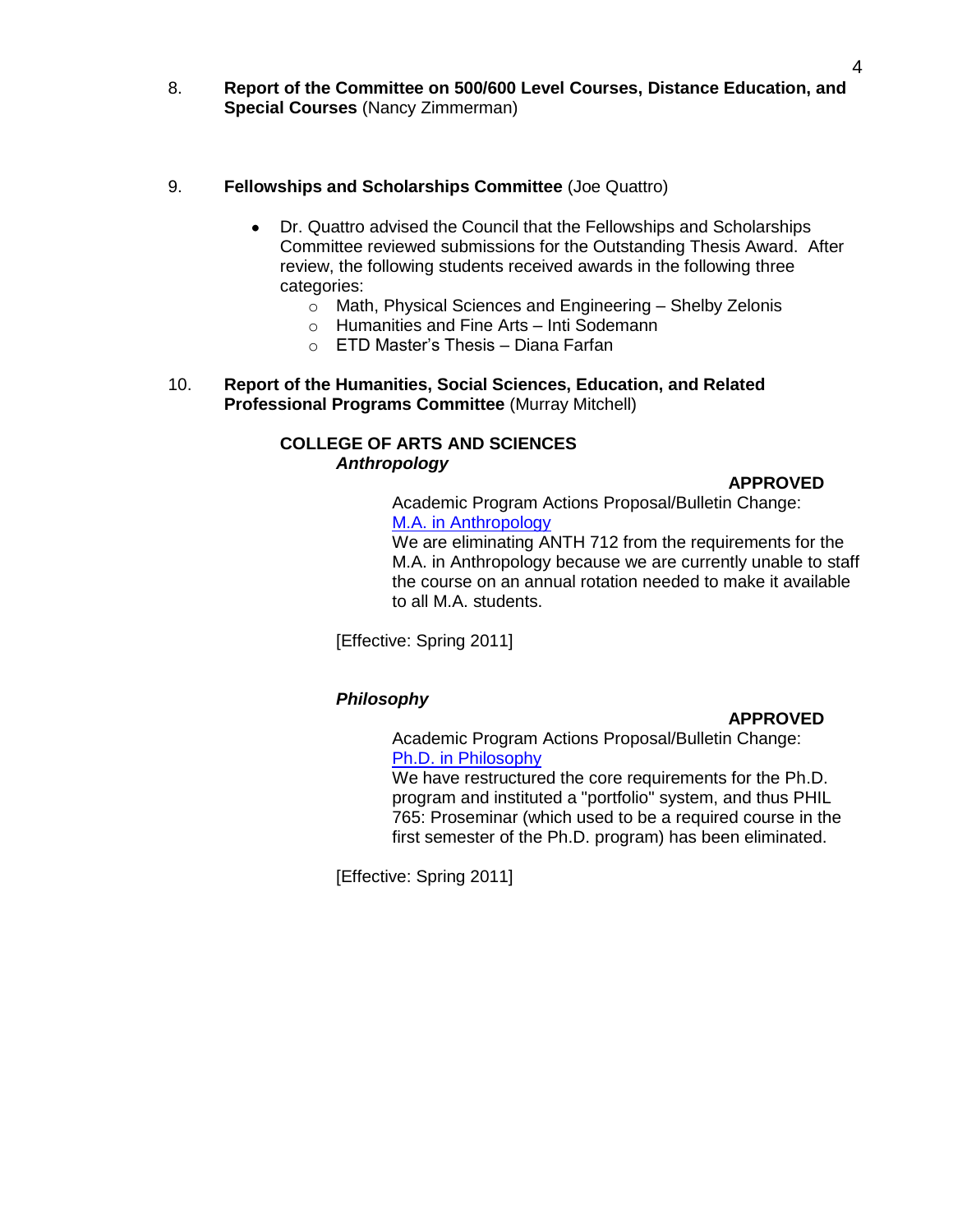**APPROVED**

Course Change Proposal:

**From: PHIL 765** [Proseminar \(3\)](http://gradschool.sc.edu/gradcouncil/curr_docs/CCPPHIL765_201041.pdf)

Critical reading of a philosophical text or series of related texts. Required of all doctoral degree candidates during the first year of course work.

Note: Pass-Fail Grading

### **To: PHIL 765** Proseminar (3) **Delete Course**

[Effective: Spring 2011]

## **APPROVED**

Course Change Proposal:

**From: PHIL 790 [Teaching Philosophy \(1\)](http://gradschool.sc.edu/gradcouncil/curr_docs/CCPPHIL790_201041.pdf)** Materials, techniques, and problems of teaching philosophy.

Repeatable for credit. Pass-Fail Grading.

**To: PHIL 790** Teaching Philosophy (3) Materials, techniques, and problems of teaching philosophy.

Standard Grading

[Effective: Spring 2011]

### *Language, Literatures, and Cultures*

#### **APPROVED**

Academic Program Actions Proposal/Bulletin Change: [M.A. in Spanish](http://gradschool.sc.edu/gradcouncil/curr_docs/APAM.A.Spanish_201041.pdf)

From the recent curricular changes, approved by the Graduate Council in March 2010 that took effect in the 2010- 2011 *Graduate Bulletin*, we omitted the elimination of SPAN 512, Advanced Writing and Research in Spanish Language Studies. With the approval and implementation in Fall 2010 of the new SPAN 700, Introduction to Graduate Studies in languages, literatures and cultures, SPAN 512 will be duplicating much of the content taught in SPAN 700. The Graduate Faculty of the Spanish Program voted on April 27, 2010 to eliminate SPAN 512 from the M.A. curriculum.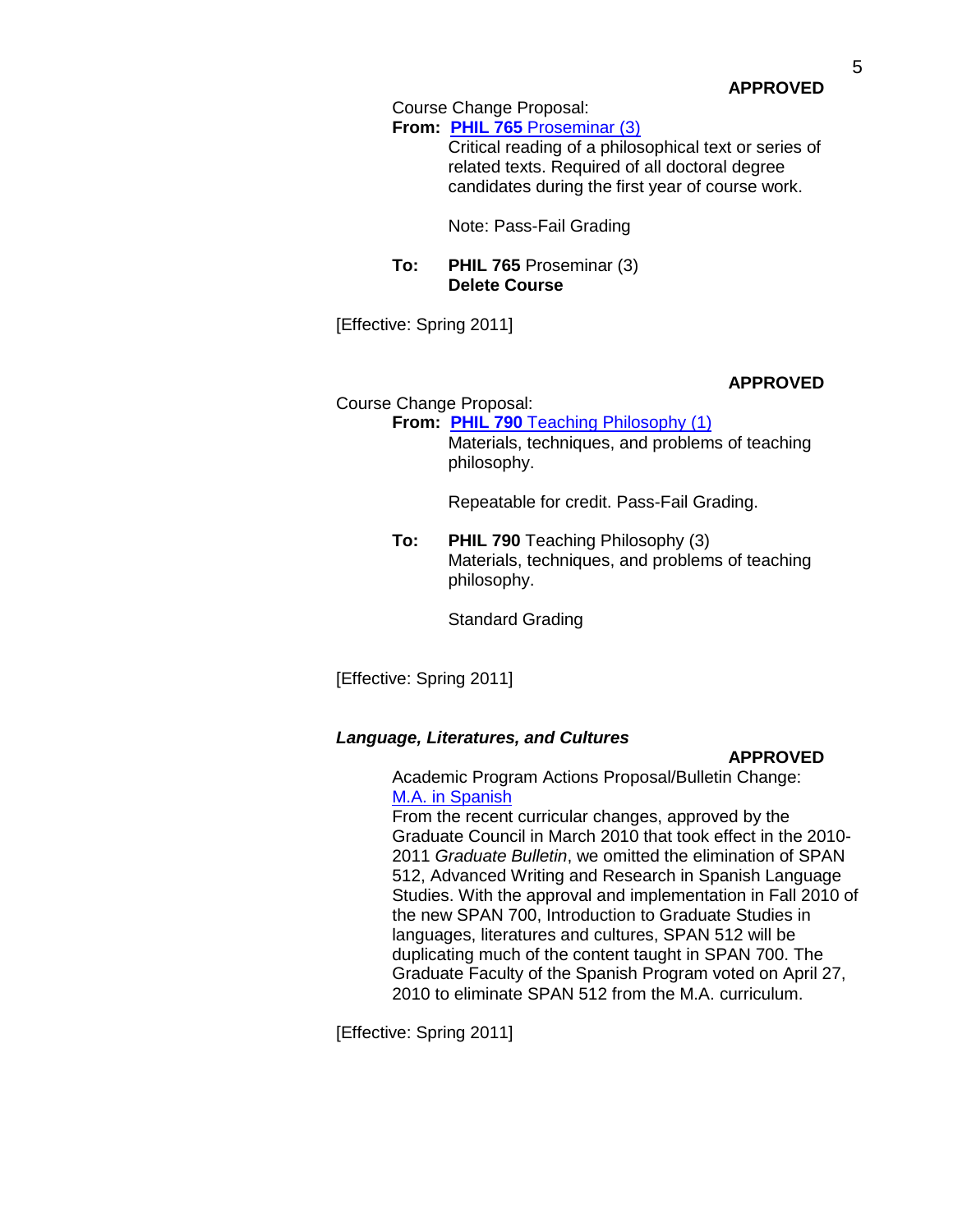Academic Program Actions Proposal/Bulletin Change: [M.A. in Spanish](http://gradschool.sc.edu/gradcouncil/curr_docs/APAM.A.Spanish2_201041.pdf)

The Department of Languages, Literatures, and Cultures proposes to reduce the number of credit hours required for the Master of Arts, Spanish, from 33 to 30.

This proposal results from curricular actions proposed by the Spanish Program faculty and the Department of Languages, Literatures, and Cultures (DLLC) and approved by the Graduate Council in Spring 2010. On January 25, 2010, the Graduate Council approved a new course: SPAN 700 - Introduction to Graduate Studies in Languages, Literatures, and Cultures. At the same time, the Graduate Council approved the Spanish Program faculty/DLLCs proposal to require the new SPAN 700 course in the M.A. curriculum. With these changes accomplished, the Spanish Program faculty reviewed the existing curriculum and voted on April 27, 2010 to delete the SPAN 512 course from the list of curricular offerings and to delete it as a requirement in the M.A., thus reducing the total number of hours for the M.A. from 33 to 30. (The CCP form to delete SPAN 512 as a course has been submitted to the University Curricula and Courses Committee.)

The proposed reduction of hours in the M.A., Spanish, from 33 to 30 brings this degree in line with other language master's degrees in French and German, which require 30 hours.

With the proposal to reduce the total hours from 33 to 30, the Spanish Program faculty/DLLC also proposes to recalibrate the number of required hours at the 700 or above level from 18 to 15 credit hours. This proposal is consonant with the *Graduate Bulletin*'s specification that, "At least half of the credit hours on the Program of Study, exclusive of thesis preparation (799), must be earned in courses numbered 700 and above. With the approval of this proposal, the three language (French, German and Spanish) M.A. programs will have the same total number of credit hours and the same requirement for courses taken at the 700 or above level.

Note: The number of credit hours for the non-thesis option in the M.A., Spanish, remains at 33. The non-thesis option in the three language (French, German, and Spanish) M.A. programs requires 33 credit hours.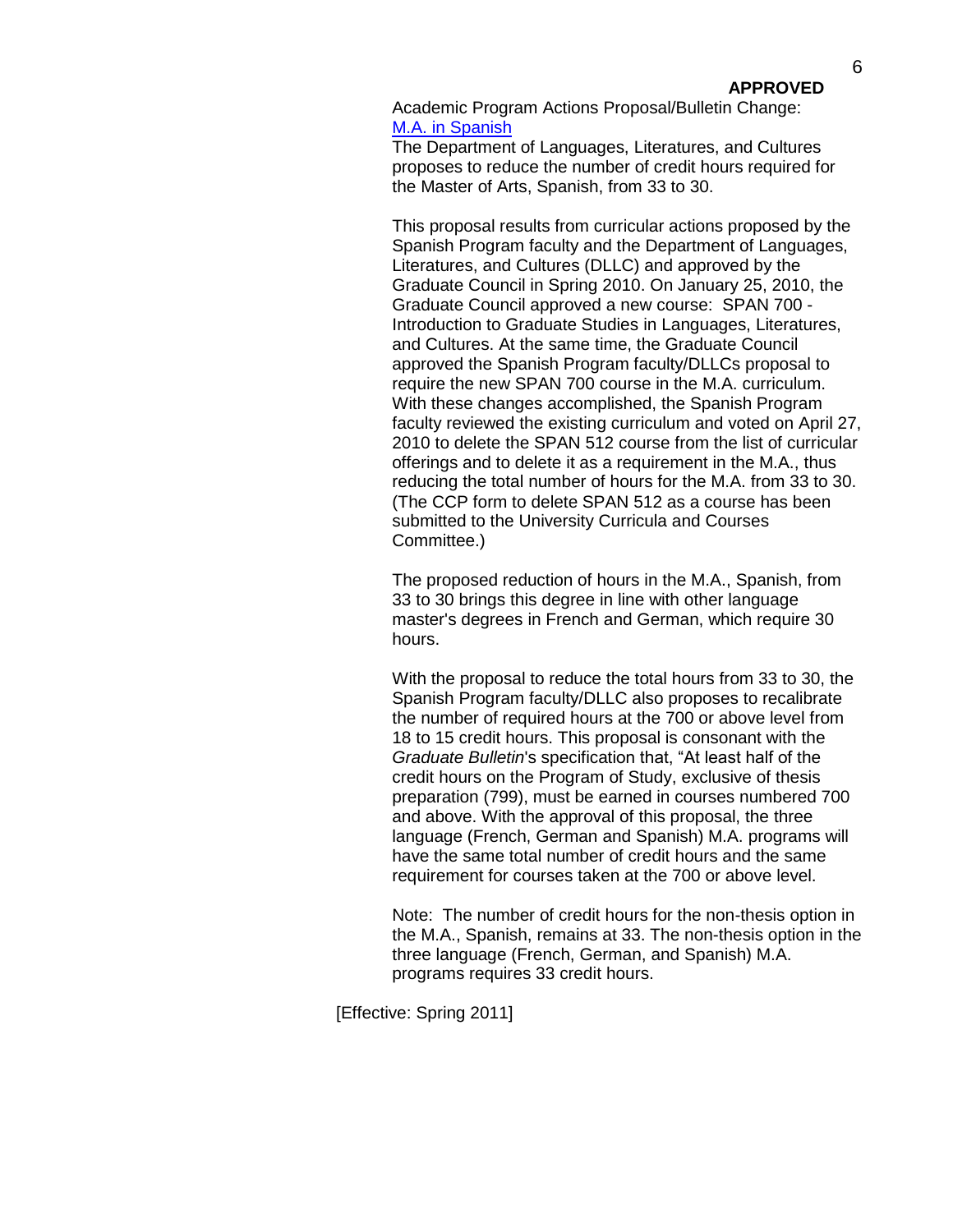# **COLLEGE OF EDUCATION** *Instruction and Teacher Education*

#### **APPROVED**

Course Change Proposal:

**From: EDSE 730** [Advanced Study of the Teaching of](http://gradschool.sc.edu/gradcouncil/curr_docs/CCPEDSE730_201041.pdf)  [Foreign Language in Secondary Schools \(3\)](http://gradschool.sc.edu/gradcouncil/curr_docs/CCPEDSE730_201041.pdf) A study of historical developments and recent innovations in curricula resources and techniques in the field of teaching foreign languages in secondary schools. Students will be expected to investigate research as it relates to the improvement of instruct

### Cross-listed Course: FORL 730

**To: EDSE 730** Advanced Study of the Teaching of Foreign Language in Secondary Schools (3)

#### **Delete Course**

[Effective: Spring 2011]

#### *Physical Education*

### **APPROVED**

Academic Program Actions Proposal/Bulletin Change: [M.A.T. in Physical Education](http://gradschool.sc.edu/gradcouncil/curr_docs/APAMATPhysicalEducation_201041.pdf)

PEDU 750 (Historical and Philosophical Foundations of Physical Education) has been a required course for our students in the M.A.T. program. As we have reflected on the needs of our students, we the faculty in the pedagogy option within in our department believe that an alternative course offers more needed content for this group of students. Hence, we explored the course PEDU 732 (Analysis of Instructional Behavior in Physical Activity), as an appropriate substitute for several years. Based on feedback from this change, we believe that this course should be a more permanent change to the required program of study for the MAT degree. The course meets student needs and has no negative impact on any other students in other degree programs within or beyond our department.

[Effective: Spring 2011]

## **SCHOOL OF MUSIC**

#### **APPROVED**

New Course Proposal: **MUSC 748** [Major Choral Works \(3\)](http://gradschool.sc.edu/gradcouncil/curr_docs/NCPMUSC748_201041.pdf) A survey of major oratorios, cantatas, and masses.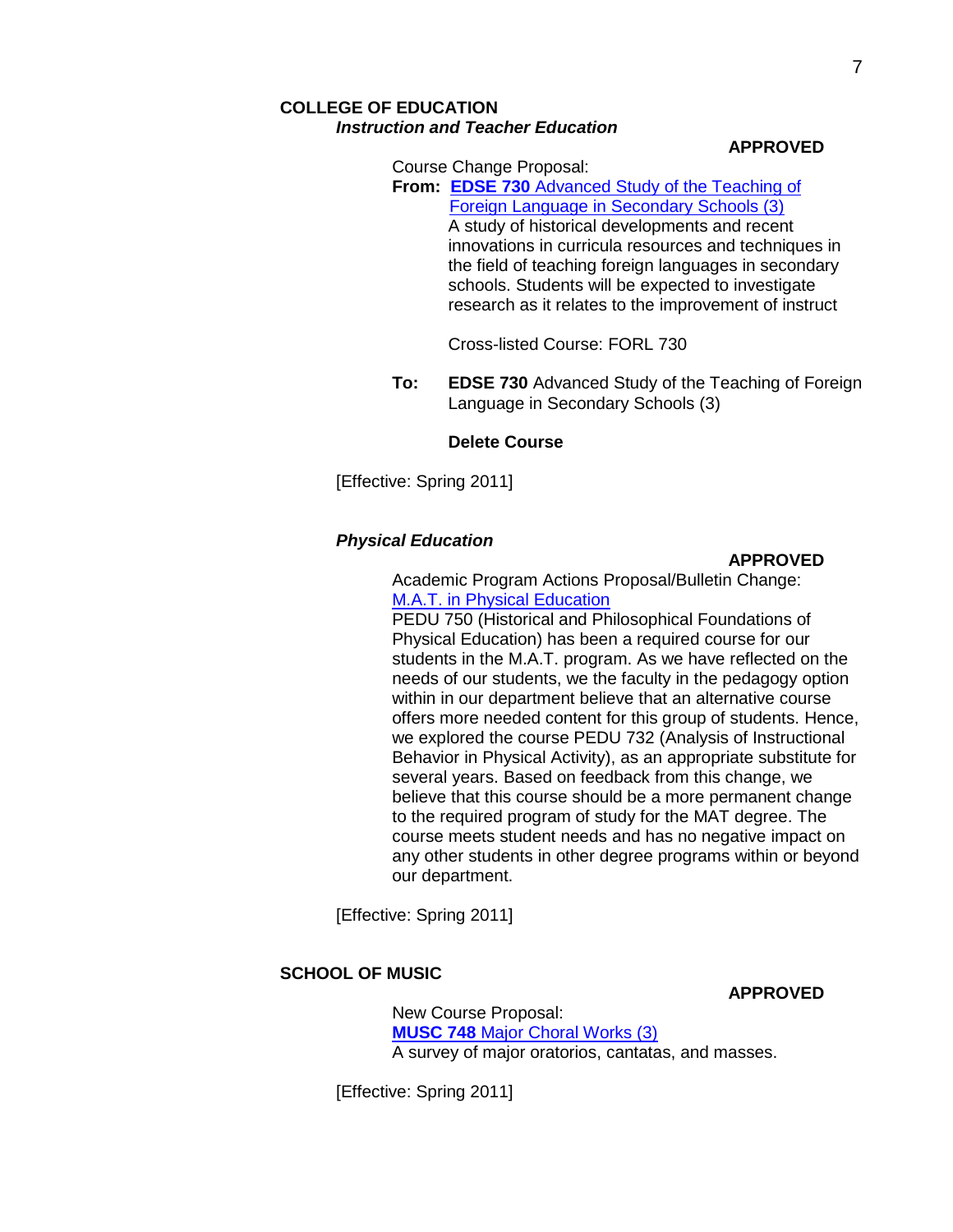11. **Report of Science, Math, and Related Professional Programs Committee** (John Grego)

# **COLLEGE OF ARTS AND SCIENCES**

#### **APPROVED**

#### *Statistics*

Academic Program Actions Proposal/Bulletin Change: [Master of Industrial Statistics](http://gradschool.sc.edu/gradcouncil/curr_docs/APAMSIndustrialStatistics_201041.pdf)

The Department of Statistics proposes to change the name of the Master of Industrial Statistics degree and the configuration of degree requirements.

The Master of Industrial Statistics (MIS) degree is currently offered by the Department of Statistics at the University of South Carolina. It is an approved distance program and the only such offering in the Southeast. There are currently 30 active participants in the program. The intent of this request is to change the name and configuration of courses currently making up the Master of Industrial Statistics degree. Originally, the MIS was configured to focus on industrial applications and the needs of industrial statisticians. The flexibility of the degree encouraged many who were employed in business, government, or education, or who were pursuing a Ph.D. in another field, to complete the degree program. The name "Master of Industrial Statistics" does not serve these non-industrial students well. As such, we request the degree be retitled to Master of Applied Statistics.

The degree currently consists of the 15-hour core of STAT 525, 700, 701, 702, and 703; the industrial-focused STAT 506 or 706; STAT 750 or STAT 761; and five three-hour elective courses. While many of the non-industrial students benefit from at least some of these industrial-focused courses, we propose to make the program more flexible by no longer requiring the industrial-focused courses and, instead, requiring STAT 700, 701, 702, 703, 517 and allowing students to continue to choose five three-hour electives. This will give students a broad base in applied statistics, mathematical statistics and statistical computing, while allowing them to formulate, under the guidance of the graduate advisor, an area of concentration appropriate for their individual needs. These changes will reduce the number of credit hours from 36 to 30 which, based on feedback from our graduates, is a more reasonable expectation for students who are attending parttime while working full-time. This reduction of credit hours does not sacrifice the quality of our program and aligns it with national models, including a competing distance program at Penn State University.

The name change to Master of Applied Statistics and new configuration of courses will position the degree better to serve professionals working full-time in business, industry, government and education; we expect the degree to have